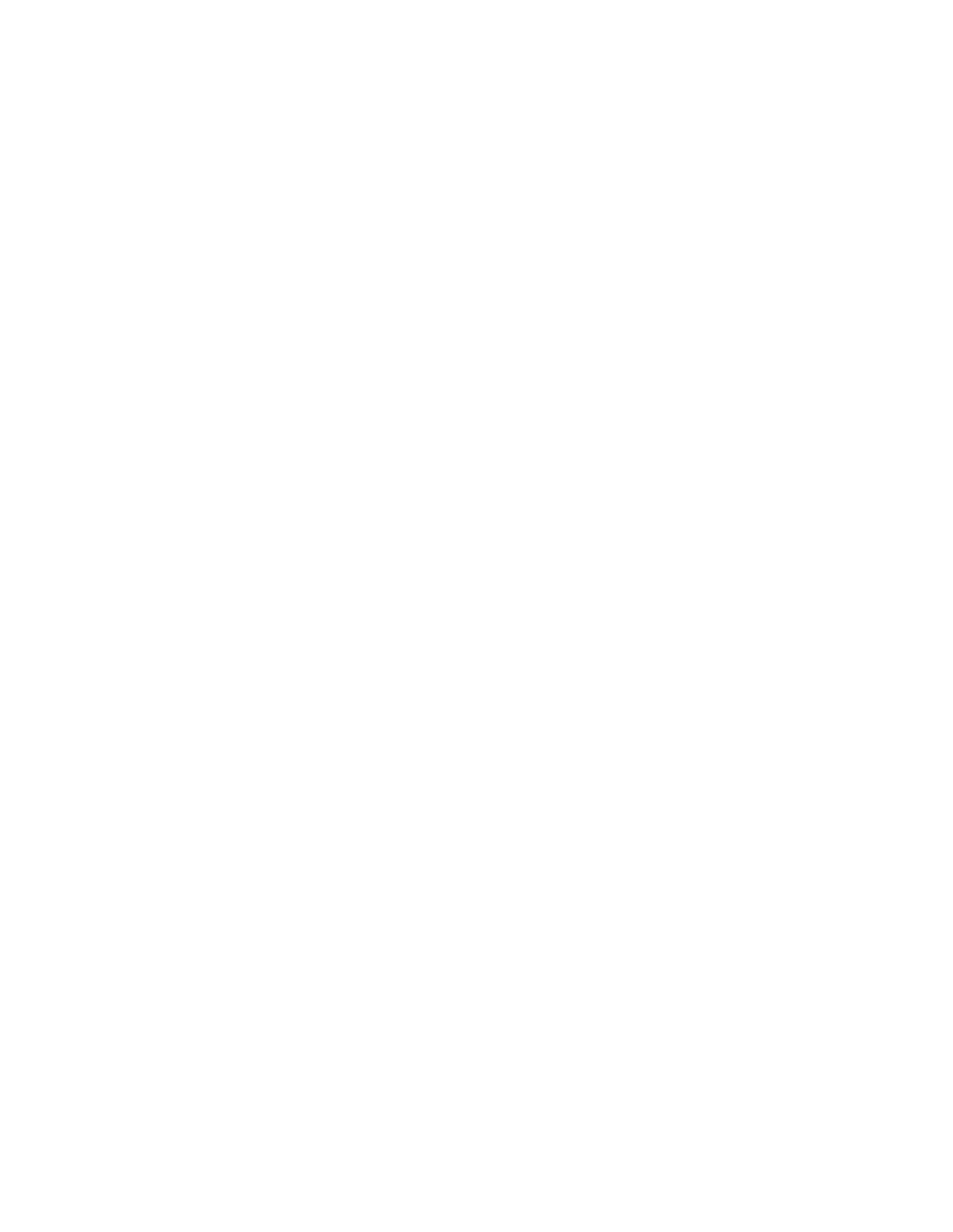## Contents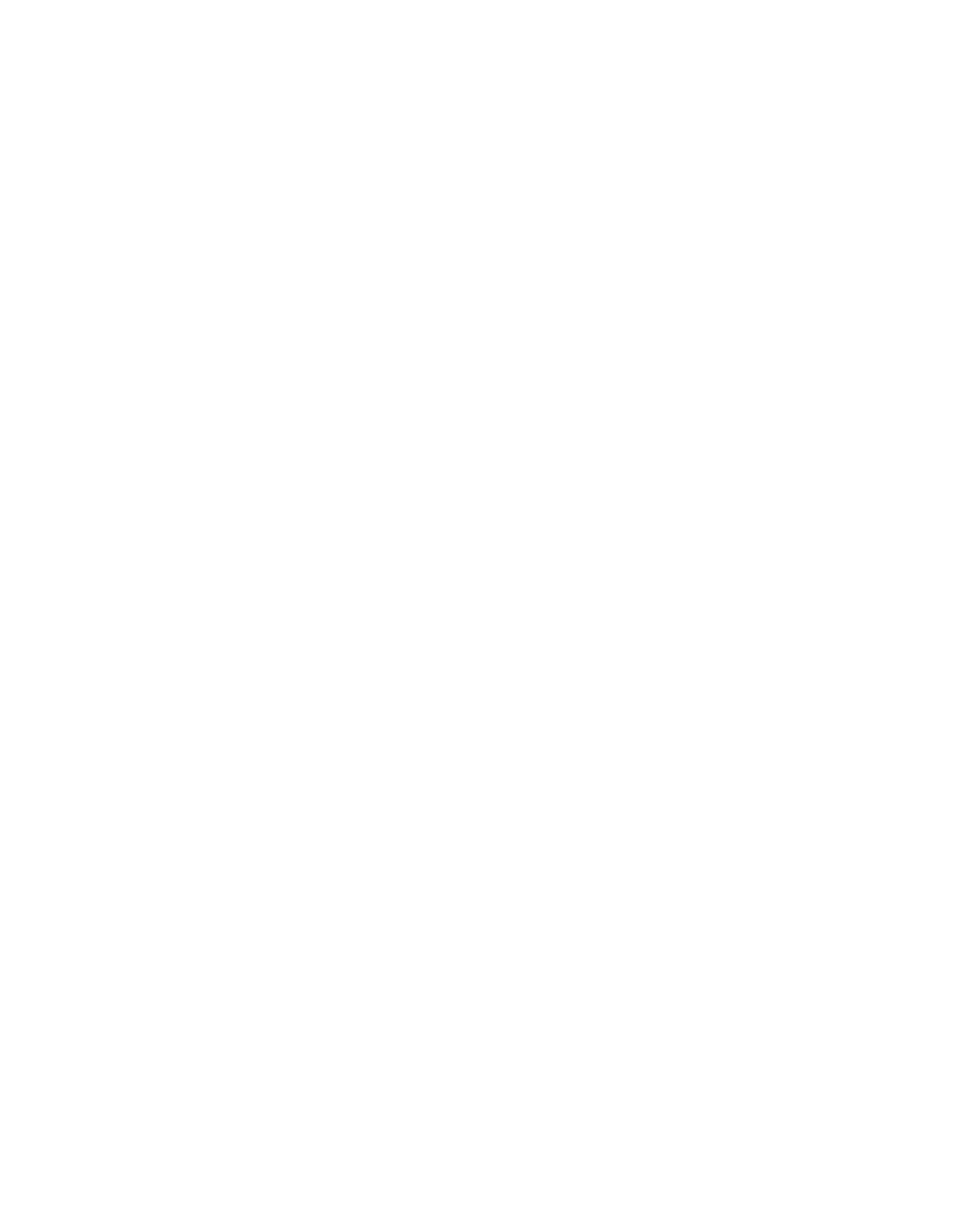## Advocate's Message

#### 22 June 2015

The 2014 Annual Report of the Property Rights Advocate Office is the third report for what still is a unique Office in Canada. In this context, it seems appropriate to be a bit more introspective in tone - to reflect not just on substantive issues of property rights, but also on the worth and value of a new and evolving Office like this in the cause of property rights in Alberta.

In assessing the state of property rights in our province, there can be a temptation to complacency – to compare ourselves to other provinces and countries, and conclude that Alberta is relatively well-placed when it comes to protecting property rights. There certainly would be an element of truth in such a conclusion, but it would be an incomplete answer to an unspoken question.

With the greatest of respect to the legislators, jurists and stakeholders who have worked to protect property rights in Alberta, we should not be content to say simply that Alberta is equivalent to or even better than others at protecting property rights. The real question should be whether we are the best that *we* can be.

The fundamental importance of the real question  $-$  "can we do better?" – is rooted in the reality that the protection of property rights is not really about class or ideology or partisan interests. Rather, respecting property rights is about maintaining the Rule of Law, and affirming the respect under the law that every individual is entitled to receive.

This is why maintaining a strong, stable, predictable system for the protection of property rights is important to all Albertans, across every demographic factor. It is one of the elements by which we both measure and maintain a free and prosperous society.

I believe that the Property Rights Advocate Office has given value to Albertans, as an information resource, and as a public voice for landowner interests and concerns. I also trust it can be said that we have served Albertans well, with all of the dignity, honour and respect they have a right to expect from their public servants.

#### *Original signed*

N. Lee Cutforth, Q.C. Alberta Property Rights Advocate Lethbridge, Alberta

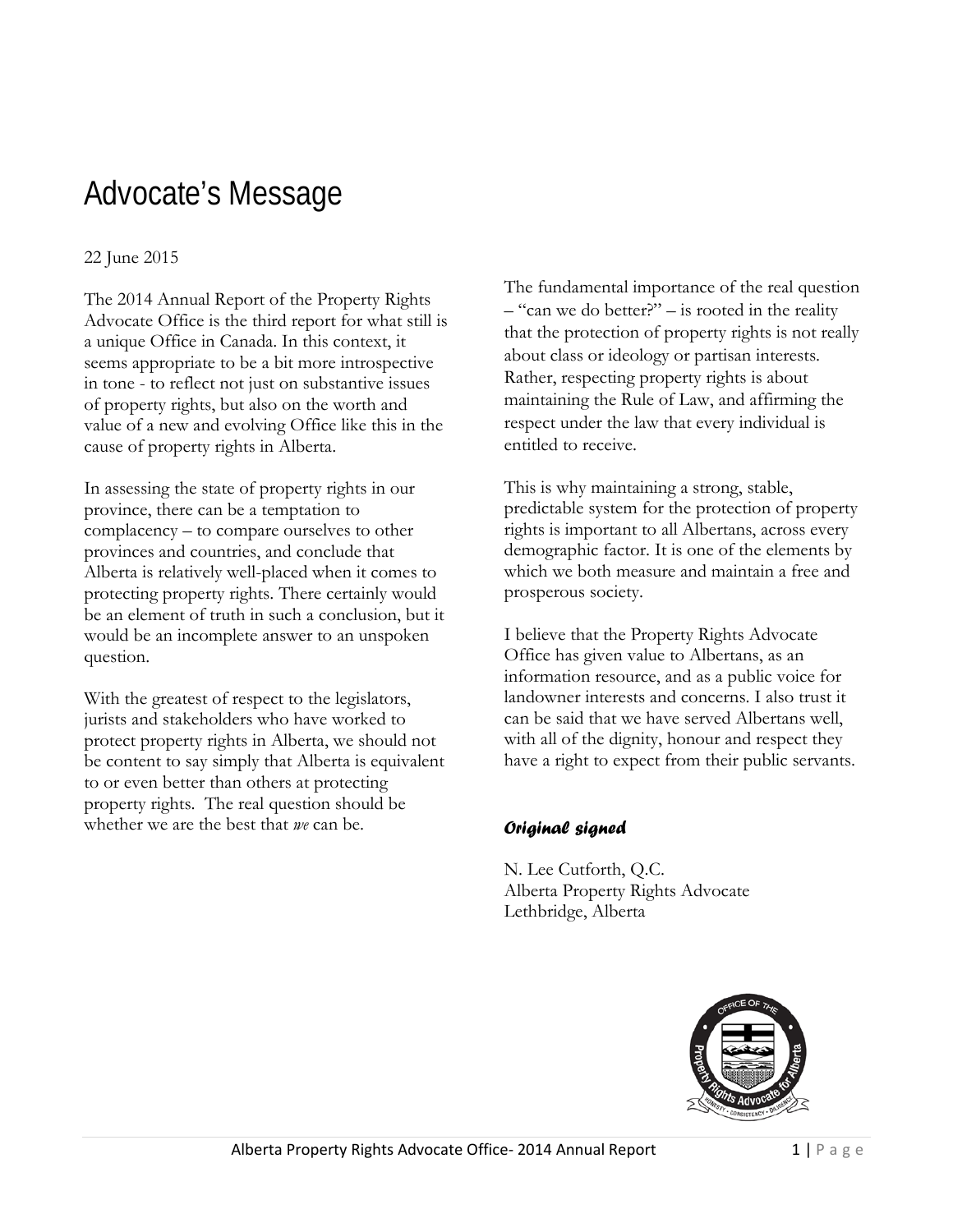## **Introduction**

Contained within the legislated mandate of the [Property Rights Advocate Office](http://propertyrights.alberta.ca/) (PRAO) is the role of promoting the protection of the property rights of the people of Alberta. The Office stands ready to assist Albertans, government agencies and ministries as well as [Members of the](http://www.assembly.ab.ca/net/index.aspx?p=mla_home)  [Legislative Assembly](http://www.assembly.ab.ca/net/index.aspx?p=mla_home) (MLAs) in understanding property laws and procedures. The Office also serves as a public voice for landowner concerns, advocating for fairness and balance when property rights are affected by provincial laws and policies.

Under section 5 of the *[Property Rights Advocate Act](hthttp://www.qp.alberta.ca/1266.cfm?page=p26p5.cfm&leg_type=Acts&isbncln=9780779773978&display=html)*, the Property Rights Advocate is required to file an Annual Report with the Speaker of the Legislative Assembly. That report must summarize the activities of the Office in the preceding year, and set out any recommendations that the Advocate deems appropriate. These recommendations represent an important role of this Office – articulating practical ways to strengthen and improve property rights in Alberta.

Deciding which concerns will form the basis of a recommendation is a function of both the frequency with which concerns may have been brought to the attention of our staff, and also the significance or severity of the consequences if those concerns are not addressed.

For example, in the 2013 Annual Report, the recommendation to not privatize the [Land Titles](https://www.servicealberta.ca/LandTitles.cfm)  [Office](https://www.servicealberta.ca/LandTitles.cfm) reflected a consistent preference stated by stakeholders at various meetings throughout the year. Similarly, the recommendation to effectively raise the rate paid to landowners for entry fees under the *[Surface Rights Act](http://www.qp.alberta.ca/1266.cfm?page=S24.cfm&leg_type=Acts&isbncln=9780779784103&display=html)* was based on a consistent theme from landowners that the amount of compensation did not fairly correspond to current market values or the

residual liabilities that landowners faced from unwanted incursions onto their property.

On the other hand, the recommendation in the 2013 Annual Report to remove the municipal power to expropriate land for the purpose of reselling it as building sites was based on only two calls to this Office. While this was not indicative of a widespread practice, the magnitude of the issue for the affected landowners, and the potential consequences to other landowners in similar circumstances in the future, were severe enough to address with a recommendation in the 2013 Annual Report.

The evidence that I have relied upon in making observations and recommendations is anecdotal in nature. This Office has neither the mandate nor the resources for a comprehensive survey of landowners in Alberta. Instead, we depend not only on the initiative of stakeholders who bring their concerns to our attention, but also diligent monitoring of news media, for gathering reports on relevant property rights issues. This approach may not carry a statistical certainty in relation to the population of Alberta landowners as a whole. However, the methodology still provides a direct, efficient and factually accurate way for meaningful concerns to be raised on behalf of Alberta landowners.

## **Activities**

In 2014, the Property Rights Advocate Office increased its staff complement to four full-time employees, consisting of the Advocate and an Administrative Assistant based in Lethbridge, as well as a Director and a Public Engagement Officer based in Edmonton.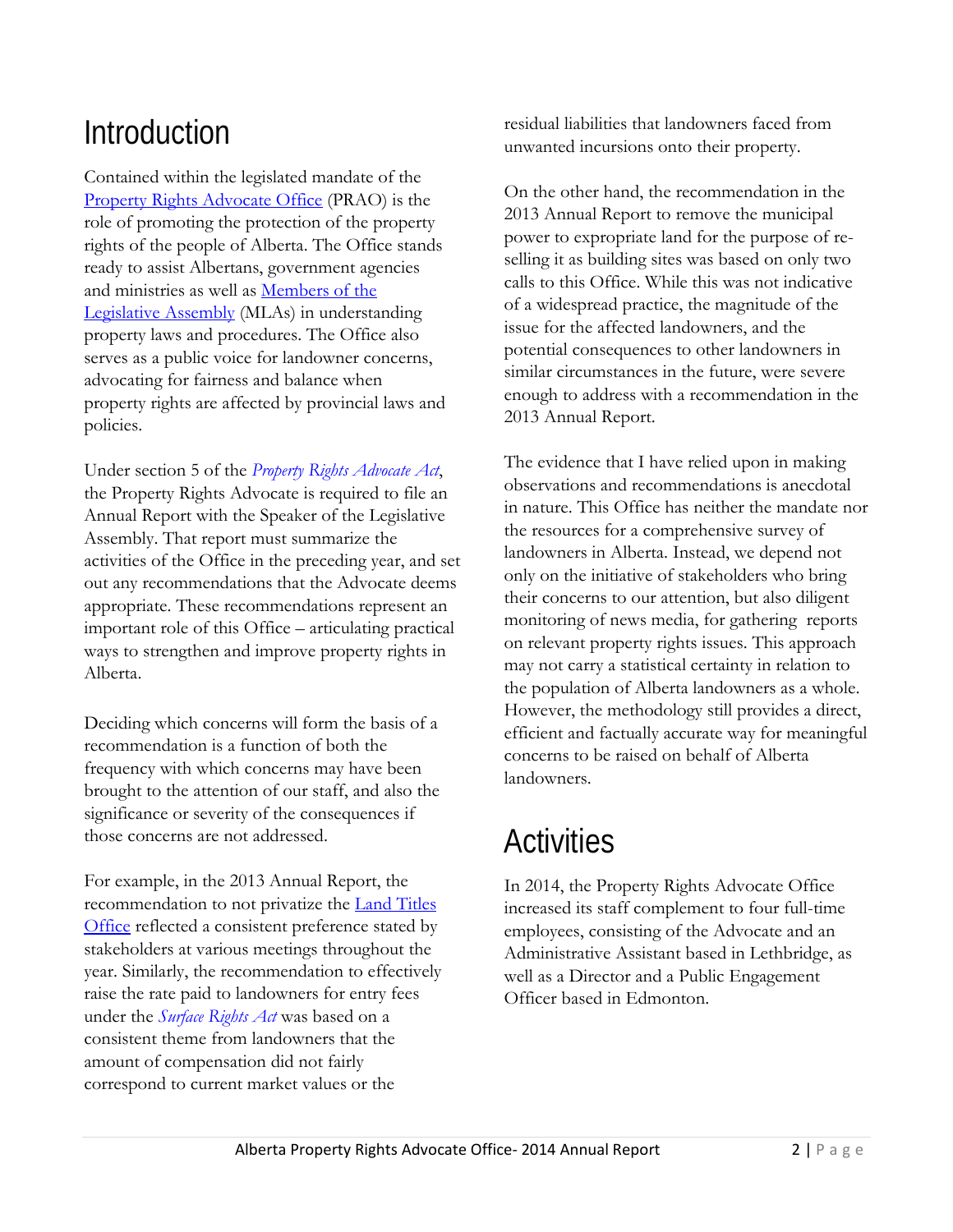In addition to the substantive work of our statutory mandate, the PRAO has been working to strengthen administrative effectiveness and increasing the interaction between the Office and various stakeholders.

The PRAO continues to:

- strengthen its profile and communications within the Alberta Public Service
- build public awareness of the Office's role
- develop policies and procedures to guide the operations of the PRAO

The PRAO's staff members in Edmonton also initiated an informal community of practice among advocacy offices within the Alberta Public Service. The purpose of this initiative is to improve communications between advocacy offices, find efficiencies and share best practices for serving Albertans.

The number of stakeholder contacts to the Office continues to be modest, but steady. In 2014, we received a total of 232 service requests, a slight increase over 2013. Contacts come from across the province – no one region dominates as a source for concerns or comment on behalf of landowners. As was the case in 2013, we did not process any complaints under section 4 of the *[Property Rights Advocate Act](http://www.qp.alberta.ca/1266.cfm?page=p26p5.cfm&leg_type=Acts&isbncln=9780779773978&display=html)*.

PRAO staff participated in 12 speaking engagements, including panel discussions in 2014. In addition, we have increased activities aimed at outreach within the public service. For example, PRAO staff participated in a series of roundtables on energy development in or near urban areas, including urban drilling, and spoke before the Environment and Natural Resources working group of provincial Assistant Deputy Ministers, concerned about energy and natural resources issues.

The PRAO continues to be available, as an impartial, non-partisan resource, to the Members of the Legislative Assembly and their research staff. I have had informal discussions with Members of the Legislative Assembly from three of the four political parties with a caucus in the Assembly in 2014, as well as discussions with a researcher for the fourth party. I also sent regular communications to each party caucus represented in the Legislature, to confirm my ongoing availability to discuss property rights issues.

The MLAs and their constituency offices are important conduits for channeling constituent concerns to the attention of the PRAO. This Office will continue to foster cordial relations with the various MLAs, for the benefit of all Albertans.

The parameters of our current resources do limit the PRAO's ability to be more proactive in seeking engagement opportunities. Accordingly, we continue to rely upon the interest and initiative of stakeholders in planning speaking engagements. In this, we are committed to being as accessible and responsive as possible to invitations that are extended to this Office.

I filed the 2013 Annual Report with the Speaker's Office as an intersessional deposit on June 2, 2014. The Report contained five recommendations, which were based on discussions with various landowners and stakeholders throughout 2013.

In the fall 2014 sitting of the Legislative Assembly, the 2012 and the 2013 Annual Reports were referred to the [Standing Committee on](http://www.assembly.ab.ca/committees/resourcestewardship/PRA/PRA.html)  [Resource Stewardship.](http://www.assembly.ab.ca/committees/resourcestewardship/PRA/PRA.html) The Committee, pursuant to the *[Property Rights Advocate Act](http://www.qp.alberta.ca/1266.cfm?page=p26p5.cfm&leg_type=Acts&isbncln=9780779773978&display=html)*, was required to review the documents and report back to the Assembly.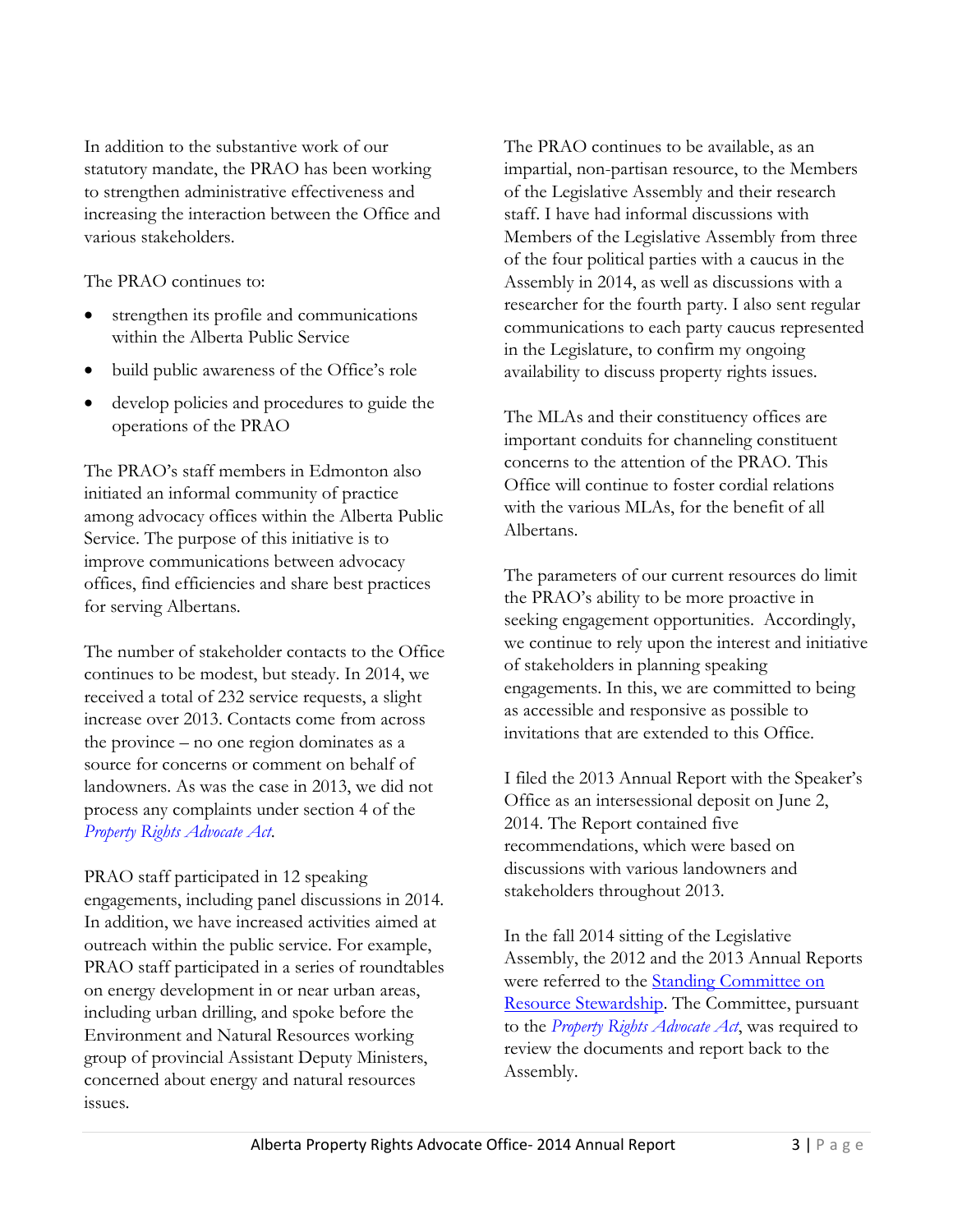On December 10, 2014, I appeared before the Committee to discuss the reports and the recommendations they contained. In early February 2015, the [Committee on Resource](http://www.assembly.ab.ca/committees/resourcestewardship/PRA/PRA.html)  [Stewardship](http://www.assembly.ab.ca/committees/resourcestewardship/PRA/PRA.html) filed a copy of their [Review of the](http://www.assembly.ab.ca/committees/resourcestewardship/PRA/PRA.html)  Alberta Property [Rights Advocate Office 2012](http://www.assembly.ab.ca/committees/resourcestewardship/PRA/PRA.html)  [and 2013 Annual Reports](http://www.assembly.ab.ca/committees/resourcestewardship/PRA/PRA.html) as an intersessional document. The report is available online.

The Committee's deliberations are discussed further, in another section of this Report. However, at this point, I wish to express my thanks and appreciation to the Assembly Clerk's staff as well as the Chair of the Committee at that time, former MLA for Dunvegan-Central Peace-Notley, [Hector Goudreau,](https://en.wikipedia.org/wiki/Hector_Goudreau) for their interest, courtesy and grace throughout the review process.

The recommendations discussed with the Committee last December represented relevant issues, raised on behalf of Alberta landowners, and were, I trust, a productive use of the legislators' time.

The fundamental purpose of all of the foregoing activities, whether administrative in nature or as an expression of our statutory duties, is to encourage a culture of respect for, and sensitivity to, property rights in Alberta. In doing so, we remain committed to the standard of a nonpartisan, impartial resource on property rights issues, providing objective information and serving as a public voice for property rights concerns.

## Select Observations

#### **Municipal Issues**

Municipal government issues continue to make up a significant portion of the calls to this Office. Many of those calls relate to a municipality's powers to regulate land use.

While those powers do not fall within the concept of a government-sanctioned taking upon which the *[Property Rights Advocate Act](http://www.qp.alberta.ca/1266.cfm?page=p26p5.cfm&leg_type=Acts&isbncln=9780779773978&display=html)* has been framed, there is no doubt that land use regulation does affect a landowner's right of use over property. As a result, land use regulation has a direct bearing on the degree of freedom with which a landowner may exercise property rights in land ownership.

In fact, municipal land use regulatory powers, as a property rights issue, cut across the rural–urban demographic spectrum. These kinds of issues impact rural and urban Albertans alike. They reinforce the proposition that property rights – and a transparent and consistently applied system to protect them - are important and meaningful to all Albertans.

The PRAO continues to hear about municipalrelated issues that were noted in the 2013 Annual Report, in particular, those that pertain to:

- the lack of an effective process, short of litigation, that would resolve disputes with a municipality, which relate to fair process (for example, if a landowner claimed that a land use bylaw was not being applied fairly or consistently)
- the lack of a right to compensation in cases where the regulatory actions of a municipal government have a detrimental effect on the value or marketability of an individual's property (for example, by the imposition of new land use restrictions).

As noted in the 2013 Annual Report, the PRAO continues to monitor the [ongoing review](http://mgareview.alberta.ca/) of the *[Municipal Government Act](http://www.qp.alberta.ca/1266.cfm?page=m26.cfm&leg_type=Acts&isbncln=9780779786190&display=html)*, and the extent to which these concerns may be addressed.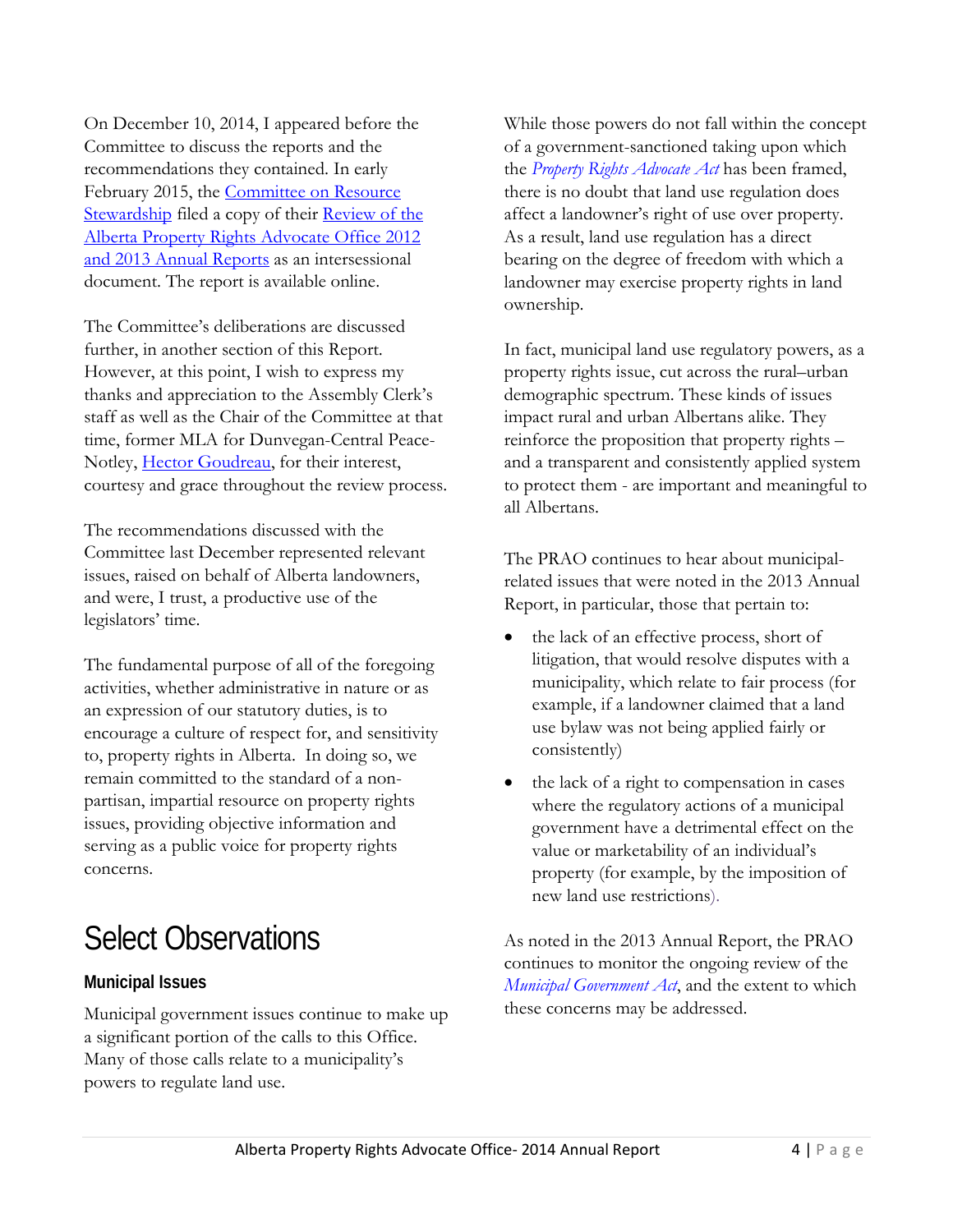#### **Organization and Structure of the PRAO**

In some respects, the *[Property Rights Advocate Act](http://www.qp.alberta.ca/1266.cfm?page=p26p5.cfm&leg_type=Acts&isbncln=9780779773978&display=html)* established this Office as an odd and somewhat imprecise hybrid structure. On the one hand, the legislation requires the Annual Report to be filed with the Speaker of the Legislative Assembly. This implies a certain operational independence from the government, in terms of the observations and recommendations that can be identified and presented on behalf of Albertans.

On the other hand, the Office is located administratively within the Ministry of Justice and Solicitor General. As a result, there can arise certain bureaucratic expectations about the measure of departmental oversight in how we craft those observations and recommendations. This, in turn, may appear to detract from the impartiality that is required in the execution of our statutory duties.

Generally speaking, this has not caused a chronic problem in the operation of this Office. I can say, without reservation, that all of the Annual Reports I have filed were prepared with complete integrity, and represent my uncompromised observations and conclusions as the Property Rights Advocate.

It should be acknowledged that given the newness of an Office like this, and the fact that there is no template to follow, the PRAO is a work in progress. It is somewhat experimental in nature, which in turn suggests an incremental approach to assessing our operational model. Accordingly, it may be imprudent at this time to make any dramatic recommendations regarding our structure, mandate or placement within the government organization.

In fact, our current placement within the Ministry of Justice and Solicitor General (Justice Services Division) has provided us with valuable administrative support. I even would argue that if the PRAO is to remain within the structure of any government ministry, this is the most optimum place to be located.

However this is not to say that we should be indifferent to optimising our structural integrity. We need to be open to ways of improving the institutional and systemic impartiality of the Office. In time, this may lead to consideration of making the Property Rights Advocate an Officer of the Legislature, or a part of some future entity, like a hypothetical "Advocates Secretariat".

Ultimately, impartiality and integrity in the execution of duties should not depend only on the personal integrity of the incumbents of this Office or the Ministry in which the Office is placed. As much as possible, we should seek to institutionalize that impartiality and integrity through the governance structures in which we operate.

The extended and ongoing process of evaluating PRAO's role and place in government also should involve assessing our existing set of duties, and honestly assessing their respective relevance and efficacy. One of this year's recommendations is intended to do just that.

It is interesting to note that one Alberta advocacy group, [Grassroots Alberta,](http://grassrootsalberta.ca/) has gone so far as to call for the responsibilities and powers of the Property Rights Advocate Office to be significantly expanded. Whether or not that ever happens will depend upon the future policy directions that may be chosen by the elected legislators.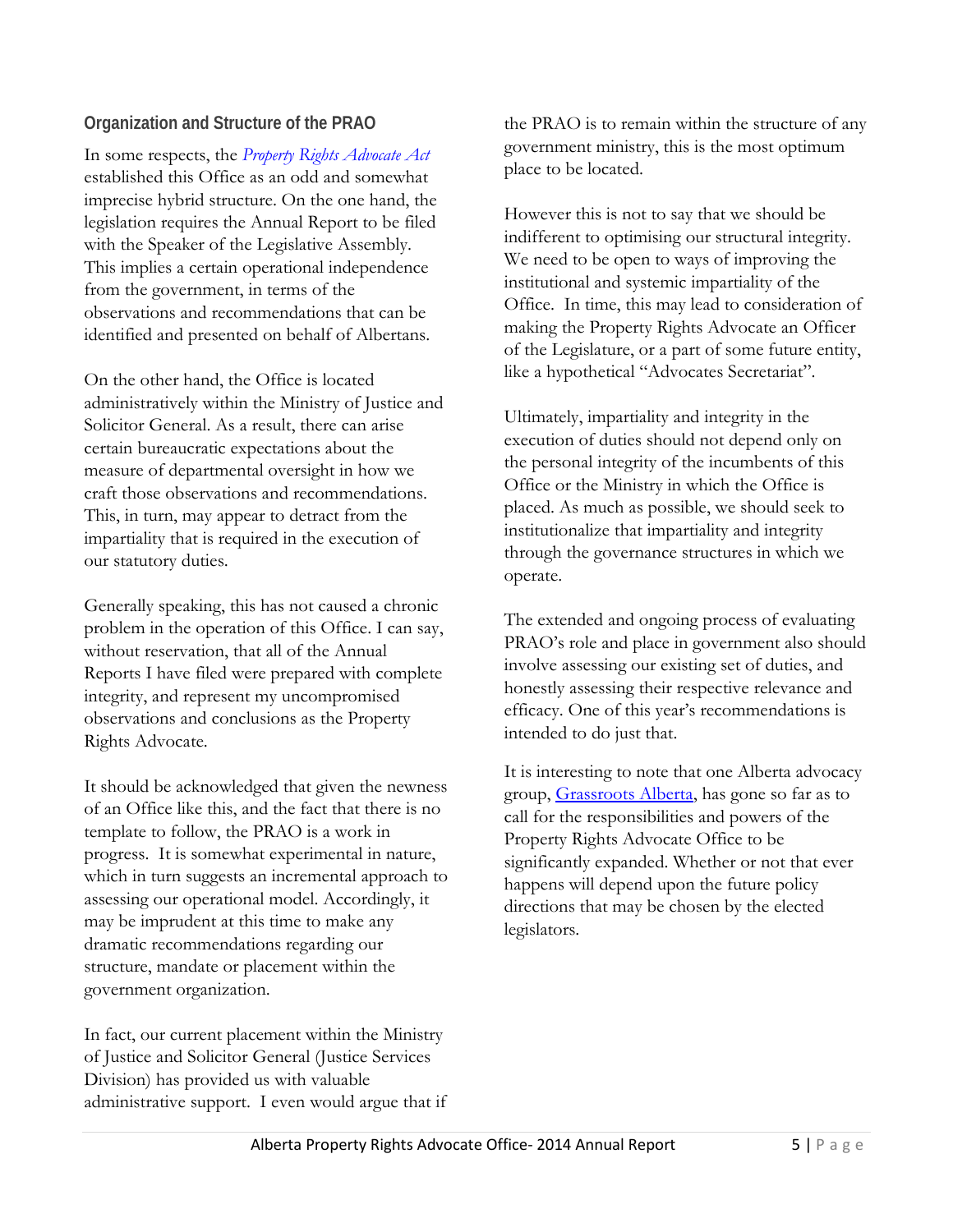However, any expansion in the role of the PRAO must be based upon both a commitment to sufficient resources to maintain such an expanded role and an assurance to not compromise the impartiality of our most important duty as a public voice for landowner concerns.

Regardless of how this Office may evolve over time, even in its present form, the Office continues to deliver value to the people of Alberta. Working to raise sensitivity of property rights issues within government, we also, through the preparation of the Annual Reports, have:

- articulated principles of property rights as an important component of the Rule of Law;
- brought forward real-life experiences and concerns of Alberta landowners;
- suggested practical ways to strengthen and better protect property rights for all Albertans.

#### **Past Recommendations**

During the fall 2014 sitting of the Legislative Assembly, the 2012 and 2013 Annual Reports of the Property Rights Advocate were referred to the [Standing Committee on Resource Stewardship.](http://www.assembly.ab.ca/committees/resourcestewardship/PRA/PRA.html)

Ultimately, of the six recommendations contained in the two reports, the Committee accepted one in its entirety:

**Recommendation 2013.01** – that the Government retain the direct and full ownership and operation of the land registry system under its existing format in the Land Titles Office.

One recommendation was accepted in principle:

**Recommendation 2013.03** – that the Legislature amend section 19(2) of the *[Surface Rights Act](http://www.qp.alberta.ca/1266.cfm?page=S24.cfm&leg_type=Acts&isbncln=9780779784103&display=html)* to allow the amount of entry fees to be set by regulation…

The Committee did not accept the remainder of this recommendation, which offered the suggestion that right of entry fees initially be established at a rate of \$1,200 per acre.

Two recommendations were referred by the Committee for further study:

**Recommendation from the 2012 Annual Report** – that the Legislative Assembly study and implement the availability of beneficiary deeds as an estate planning tool in Alberta, based upon the Montana model, with the appropriate legislative and regulatory amendments being made to our existing testamentary land conveyancing regime.

**Recommendation 2013.04** – that the Legislature amend the *[Municipal Government Act](http://www.qp.alberta.ca/1266.cfm?page=m26.cfm&leg_type=Acts&isbncln=9780779786190&display=html)* to delete section 14(2)(d), and remove from the municipal powers of expropriation the purpose of selling land as building sites.

Two recommendations were not accepted by the Committee:

**Recommendation 2013.02** – that the Government direct the prompt commencement of a full public review of the *[Surface Rights Act](http://www.qp.alberta.ca/1266.cfm?page=S24.cfm&leg_type=Acts&isbncln=9780779784103&display=html)* and the *[Expropriation Act](http://www.qp.alberta.ca/1266.cfm?page=E13.cfm&leg_type=Acts&isbncln=9780779783946&display=html)*.

**Recommendation 2013.05** – that the Legislature amend the *[Emergency Management Act](http://www.qp.alberta.ca/1266.cfm?page=m26.cfm&leg_type=Acts&isbncln=9780779786190&display=html)* to clarify and affirm the consistent respect for and deference to private property rights, even in the face of an emergency situation. Specifically, it is recommended that section 19 of the *Act* be amended to confirm that a natural disaster does not create licence to disregard the property rights of individual Albertans, nor does it absolve the authorities from a responsibility to follow the due process of law (including the need to obtain Ministerial authorization) if any encroachments do become necessary as an emergency response.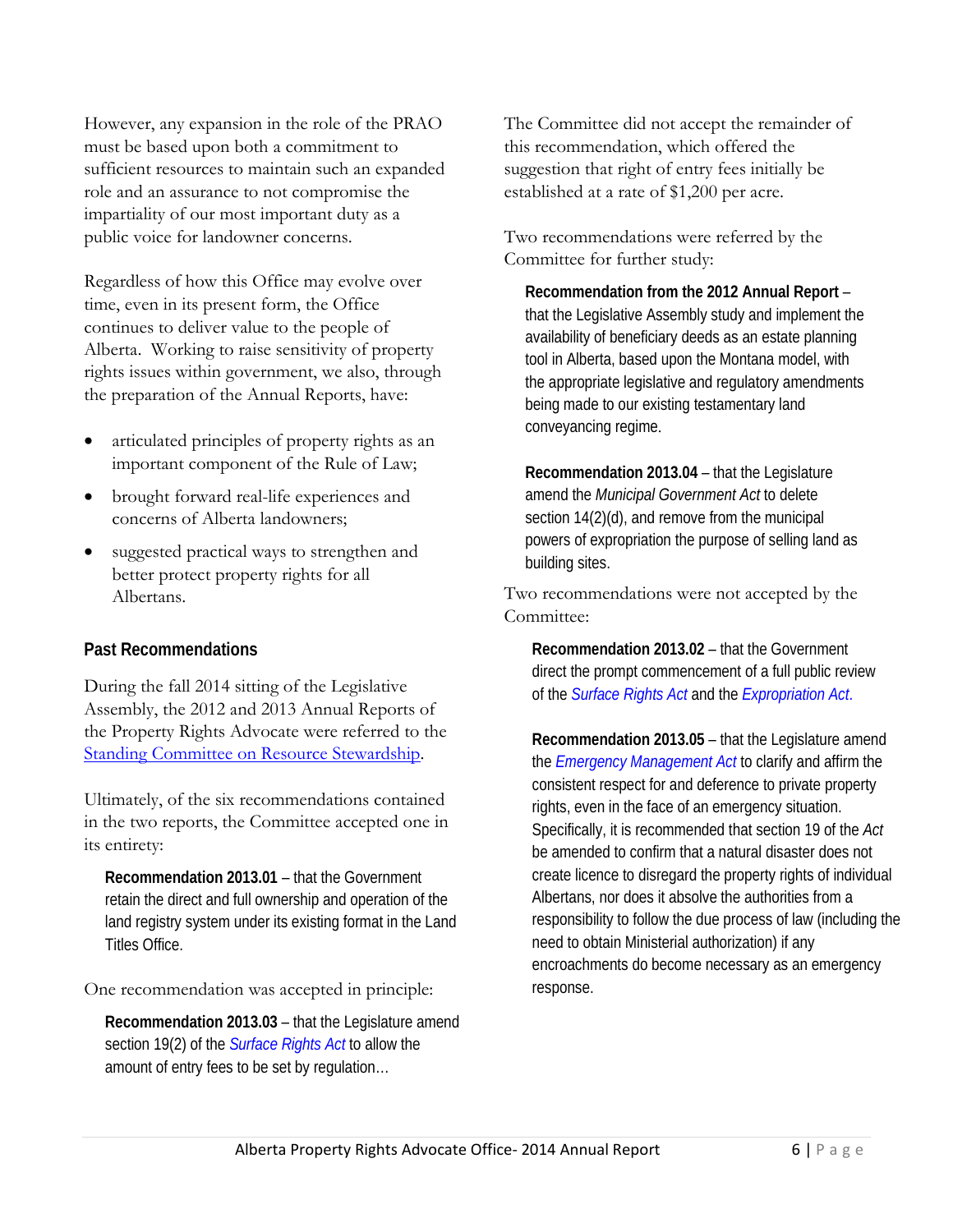I am gratified that four of the six recommendations have at least a "path forward" to implementation and to contributing to the enjoyment of property rights in Alberta. As for the two recommendations that were not accepted by the Committee, I respectfully stand by those recommendations as modest, practical measures, and will continue to advocate for their implementation.

With respect to **Recommendation 2013.02**, given the intricate complexity of the surface rights regime, a comprehensive review of the *[Surface Rights](http://www.qp.alberta.ca/1266.cfm?page=S24.cfm&leg_type=Acts&isbncln=9780779784103&display=html)  [Act](http://www.qp.alberta.ca/1266.cfm?page=S24.cfm&leg_type=Acts&isbncln=9780779784103&display=html)* still seems to be a prudent way to explore needed solutions to a number of problems, while at the same time minimising the risk of unintended consequences from a more piece-meal, *ad hoc* approach. In fact, a general review of the *Act* is consistent with the recommendation of the Alberta Association of Municipal Districts and Counties in its 2007 Report on the *[Surface Rights Act](http://www.qp.alberta.ca/1266.cfm?page=S24.cfm&leg_type=Acts&isbncln=9780779784103&display=html)* and recommended changes.

Similarly, a review of the *[Surface Rights Act](http://www.qp.alberta.ca/1266.cfm?page=S24.cfm&leg_type=Acts&isbncln=9780779784103&display=html)* (and the *[Expropriation Act](http://www.qp.alberta.ca/1266.cfm?page=E13.cfm&leg_type=Acts&isbncln=9780779783946&display=html)*) was a commitment made by the government of the day in its Response to the Property Rights Task Force, in February of 2012.

The fact that surface rights issues continue to be a recurring topic of calls to this Office suggests that the need for a review of the surface rights regime as a whole has not abated over time.

As for **Recommendation 2013.05**, contrary to what some Standing Committee Members seemed to believe, the proposal is not a radical departure from the existing law. Neither would it impose any new restrictions on first responders to an emergency situation. Rather, the Recommendation is meant simply to better articulate the spirit and intent of the existing law, and to make sure that the existing law is clearly understood and respected by those charged with carrying out the provisions of the *[Emergency Management Act](http://www.qp.alberta.ca/1266.cfm?page=m26.cfm&leg_type=Acts&isbncln=9780779786190&display=html)*.

The [Civilian Review and Complaints Commission](https://www.crcc-ccetp.gc.ca/)  [for the RCMP,](https://www.crcc-ccetp.gc.ca/) which looked into the RCMP's Response to the 2013 Flood in High River, released its Interim Report subsequent to my appearance before the Standing Committee. That Report recognised a number of shortcomings in the RCMP actions in High River, including what the Commission called "… a lack of leadership in terms of supervisory guidance and clear policy direction…" (page 106). The Report also acknowledged that "… the sanctity of one's home from state interference is a deeply rooted legal principle." (page 109).

The Commission's unambiguous recognition of an important legal principle, and the acknowledgement of a failure of clear policy direction, led to their further observation that the anger felt by many High River residents was "understandable". This is consistent with my own observations in my 2013 Annual Report, and would seem to confirm the need for a firmer understanding of the responsibilities and due process requirements under the *[Emergency Management Act](http://www.qp.alberta.ca/1266.cfm?page=m26.cfm&leg_type=Acts&isbncln=9780779786190&display=html)*. Such observations by the Complaints Commission certainly seem to remove Recommendation 2013.05 from the judgment of one MLA on the Standing Committee, who dismissed it as a "ridiculous recommendation".

In time, I hope that Recommendations 2013.02 and 2013.05 will be given a sober second look by the Legislative Assembly, and recognised as temperate responses to issues that remain all too real and all too raw for a number of Albertans.

## Recommendations for 2014

The following recommendations are being made based on the information gathered and received by the PRAO in 2014, weighing factors such as severity of consequences and frequency of occurrence.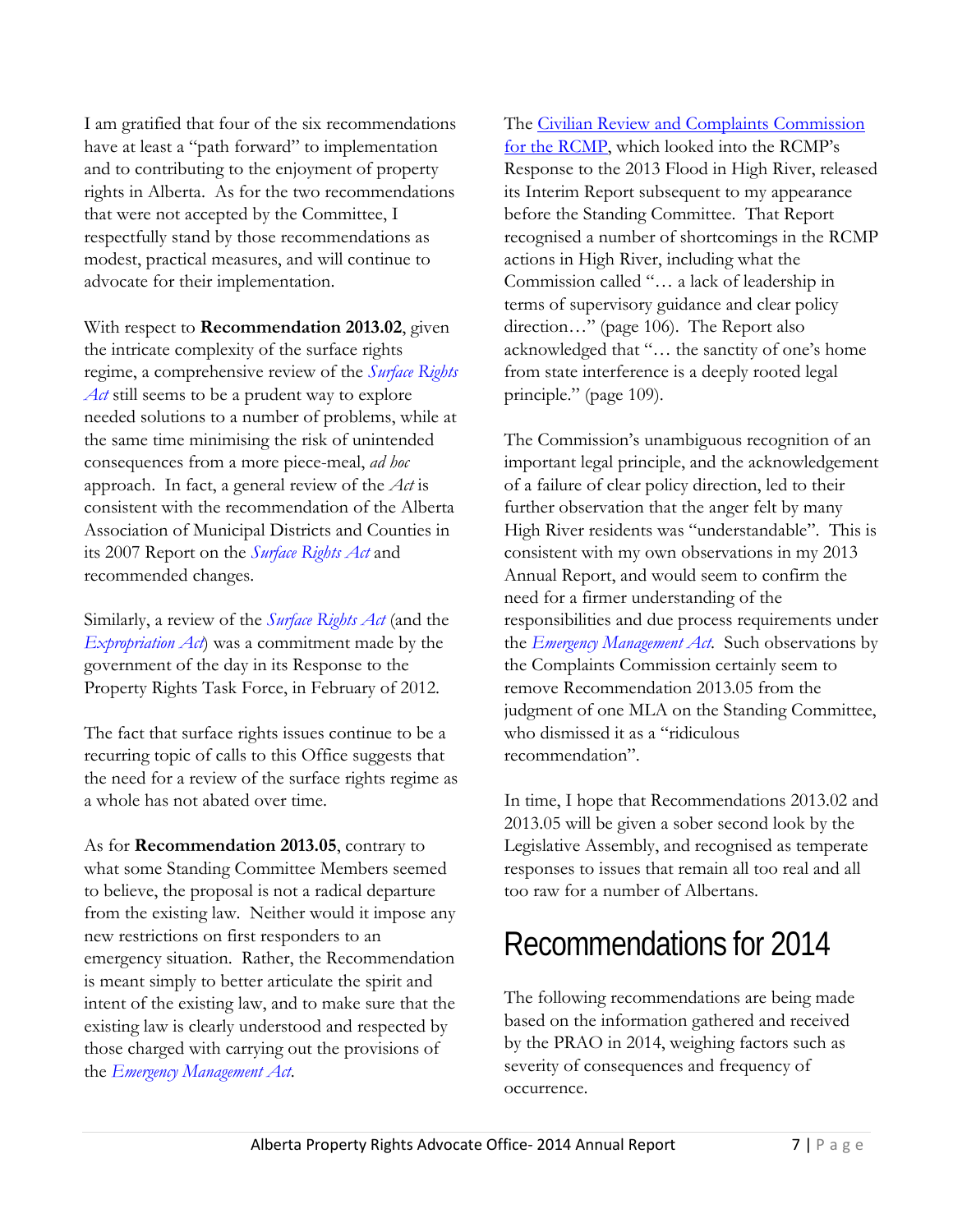**Recommendation 2014.01** – that the *[Property Rights Advocate Act](http://www.qp.alberta.ca/1266.cfm?page=p26p5.cfm&leg_type=Acts&isbncln=9780779773978&display=html)* be amended to repeal the complaint mechanism established under section 4 of the *Act*.

Section 4 of the *[Property Rights Advocate Act](http://www.qp.alberta.ca/1266.cfm?page=p26p5.cfm&leg_type=Acts&isbncln=9780779773978&display=html)* sets out a process whereby a landowner who faces an expropriation or a compensable taking of land may file a complaint with this Office, requiring the Advocate to prepare a report on the matter. The gist of the process is that if the Advocate finds that the taking authority did not act in a manner that was consistent with the law authorizing the taking, then the Court or Compensation Board that is dealing with the taking must take the Advocate's report into account when determining any costs payable by the taking authority.

As has been noted in this and previous annual reports, this Office has not received any complaints that fall within the parameters of section 4 of the *Act*. There may be a number of reasons for this:

- for the most part, the issue with expropriations or compensable takings may not be that the rules are not being followed, but rather that the landowners do not like the rules to begin with (a situation that section 4 was not meant to address);
- section 4 does not give the Advocate any investigative powers to compel the production of evidence. If a complaint did find its way to our Office, we would rely entirely upon the goodwill of all parties (including a hypothetical taking authority that was not following the applicable law) to co-operate in the review. There is no direct sanction for not cooperating, and the evidentiary value of a report that does not have full cooperation may be brought into question;
- a finding by the Advocate under section 4 does not impose a sanction or otherwise give an effective remedy to a landowner. Instead, the Advocate's report merely becomes one more bit of information to be considered by the Court or Board that is presiding over the taking process. At best, a section 4 report may do nothing more than duplicate information that already is or could be before the tribunal. At worst, as noted in the preceding point, it may be of questionable probative value;
- as a result of the forgoing considerations, the issue of whether or not section 4 provides a meaningful contribution on behalf of landowner rights is a debateable point.

With the benefit of hindsight, there appears to be a lack of utility under section 4 of the *Act*, and it may not provide an effective remedy for landowners facing an expropriation or a compensable taking.

Rather than leaving an exaggerated sense of possible intervention by the Advocate on behalf of an aggrieved landowner, it may be preferable simply to remove the provision.

**Recommendation 2014.02** – that the *[Municipal Government Act](http://www.qp.alberta.ca/1266.cfm?page=m26.cfm&leg_type=Acts&isbncln=9780779786190&display=html)* be amended, to incorporate an administrative or quasi-judicial dispute resolution process, to allow landowners the option of resolving disputes with their municipal governments with respect to their land or land use, without being compelled to undertake the significant investment of resources that litigating in a court of law would entail.

A recurring dilemma that many landowners have when facing a land use dispute with their municipal government is the lack of availability of an effective remedy if the landowner has a grievance with the municipal process itself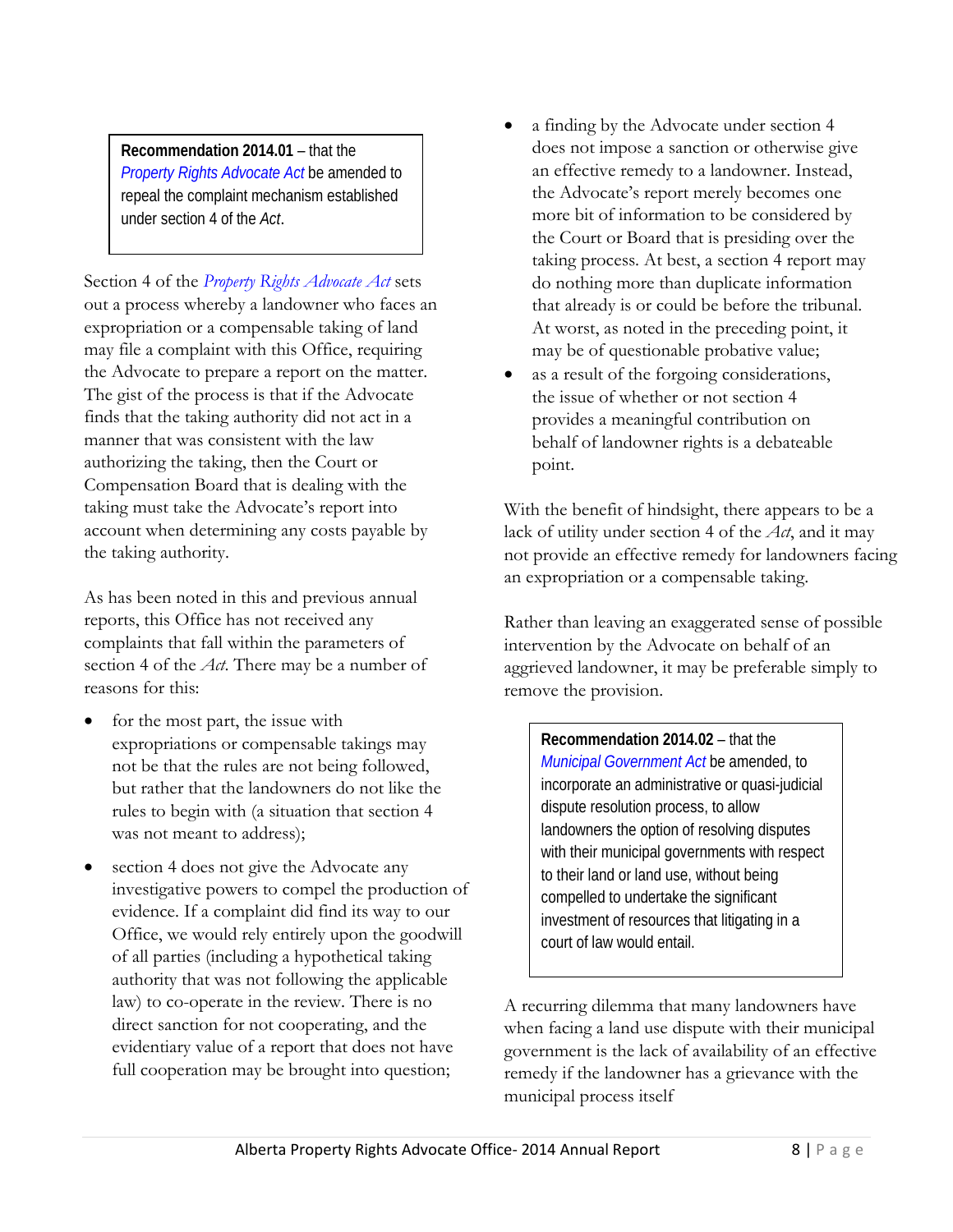Examples of such disputes include allegations that bylaws are not applied fairly or consistently, or that relevant facts were disregarded by the municipal authority in applying the bylaw.

Currently, when discussions or negotiations fail, the only remedy for a landowner who wishes to appeal beyond the municipal process, should discussion or negotiation fail, is litigation. This often creates a barrier to access to justice for the landowner, since litigation is expensive in terms of time, money and peace of mind. Many landowners believe that such costs outweigh the magnitude of their grievance and their available resources. To borrow an old analogy, in such situations, the current *Municipal Government Act* gives landowners a semi-trailer unit to haul a refrigerator, when what they really need is a good pick-up truck.

Providing that procedural pick-up truck to a landowner would not take away the right of the landowner to litigate. Under this proposal, while the landowner still could sue the municipality if he or she wished, an administrative or quasi-judicial resolution process would provide landowners with the option to divert the matter to a less expensive resolution method.

Expanding the jurisdiction of the Municipal Government Board in this regard would provide one possible model to consider. Certainly, other possibilities exist. In the complex process of the ongoing *[Municipal Government Act](http://www.qp.alberta.ca/1266.cfm?page=m26.cfm&leg_type=Acts&isbncln=9780779786190&display=html)* review, consideration should be given to the development of an administrative or quasi-judicial resolution process for landowners, which fits within the overall governance model of that *Act*.

By reducing the current level of costs for litigating in matters of municipal disputes, access to justice would be improved for the average landowner. Municipalities also could benefit from a corresponding cost saving. And, such a process

may be more proportionate to the severity of the dispute in question.

> **Recommendation 2014.03** – that the law of adverse possession be abolished in Alberta.

Adverse possession describes a legal process whereby a person who is not a registered owner of land can acquire legal ownership of that parcel of land from the actual existing registered owner, if the new person claiming ownership can prove continuous, open and exclusive possession or occupation of the owner's land for a period of 10 years. If the new person trying to acquire legal ownership can satisfy a Court of Queen's Bench Justice that the defined conditions have been met, then the Court can issue a judgment that would allow a new Certificate of Title to be issued in the name of a new owner. The former owner would not be entitled to receive any compensation for the land that was lost to the new owner.

At first glance, adverse possession may seem to be a matter merely of a private civil dispute between private individuals – balancing the claims of one landowner (or potential landowner) against another. It is not in the realm of a governmentsanctioned taking of private property for an ostensibly public purpose.

However, there is a deeper issue to consider, in the effect that adverse possession has on the integrity of the land registry system, and the role that this integrity plays in protecting property rights.

Indefeasibility of Title refers to the concept that the land registry system is sufficiently secure, accurate and reliable, so that with very few exceptions, a Certificate of Title from the Land Titles Office is recognized as conclusive proof of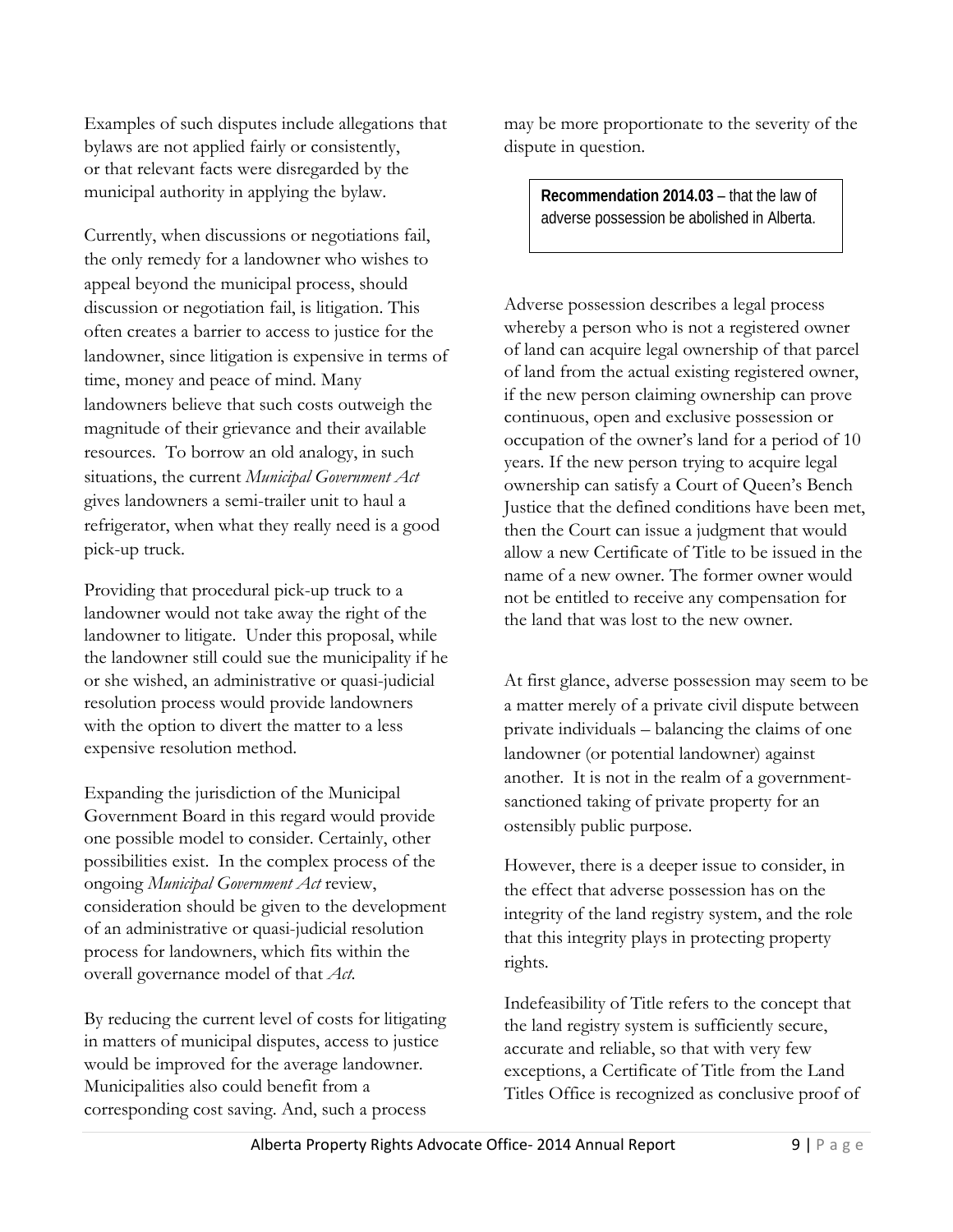a registered owner's interest in the land described on it.

The concept of indefeasibility gives primary importance to registered interests in land over unregistered interests. A landowner does not have to prove a chain of historical Titles to establish the validity of his or her ownership in the land. The government, as owner and operator of the land registry, guarantees the inviolability of a current Certificate of Title as an accurate record of registered interests.

That indefeasibility of Title is diminished by adverse possession because it allows a legal claim to arise outside of the land registry process. No notice on the Title document is given of a potential adverse possession claim, so the integrity of the Certificate of Title could be compromised if such a claim arose. By the time a registered owner found out about such a claim being pursued, it could be too late to defend against the claim with any reasonable chance of success. The result would be to diminish the security provided to a landowner by the integrity of the Title record. In other words, the land registry system becomes less reliable.

Although not a widespread occurrence, the potential harm to landowners who could be caught unaware by an adverse possession claim is significant. Indeed, the problem was recognized by an Alberta legislator, who introduced a Private [Member's Bill \(204\)](https://www.assembly.ab.ca/net/index.aspx?p=bills_status&selectbill=204&legl=27&session=5) in 2012 to abolish adverse possession. The Bill did not pass.

Perhaps it is time to reintroduce and pass such a measure, in order to strengthen the integrity of the registry system, and the reliability of the Title record. This would serve to preserve the protection that the land registry system is intended to offer land owners and the rights they hold in their property.

**Recommendation 2014.04** – that section 36 of the *[Surface Rights Act](http://www.qp.alberta.ca/1266.cfm?page=S24.cfm&leg_type=Acts&isbncln=9780779784103&display=html)* be amended to clarify and establish that payments ordered under the section do not conflict with the federal *[Bankruptcy and Insolvency Act](http://laws-lois.justice.gc.ca/eng/acts/b-3/)*.

Section 36 of the *[Surface Rights Act](http://www.qp.alberta.ca/1266.cfm?page=S24.cfm&leg_type=Acts&isbncln=9780779784103&display=html)* (*SRA*) is intended to provide a measure of compensation for landowners who are owed money under a surface lease or right of entry order made under the Act. In essence, if the operator (a company or person carrying out the resource or utility activity on the landowner's property) fails to make all of the payments owed under the lease or right of entry order when required to do so, the landowner can provide evidence of the default to the **Surface Rights Board** (SRB). The SRB in turn has the power to require the Provincial Government to pay compensation to the landowner, out of the provincial treasury.

In the summer of 2014, the Property Rights Advocate Office received a flurry of e-mails and telephone calls from a number of Albertans who were unhappy about the recent decision of the SRB, in *Petroglobe Inc. v. Lemke* (2014 ABSRB 401). In *Lemke*, the SRB noted that the operator who failed to pay the Lemkes also had filed for bankruptcy protection under the federal *[Bankruptcy and Insolvency Act](http://laws-lois.justice.gc.ca/eng/acts/b-3/)* (*BIA*). The SRB believed that ordering a payment under section 36 of the *[Surface Rights Act](http://www.qp.alberta.ca/1266.cfm?page=S24.cfm&leg_type=Acts&isbncln=9780779784103&display=html)* would create a preference in favour of the landowner as an unsecured creditor of the bankrupt company. They held that this in turn would conflict with the federal legislation, and so declined to make the section 36 payment order.

Although there was a heightened level of interest in the Lemke decision, the reasoning used by the SRB was not completely new. Indeed, I noted this issue in my 2013 Annual Report, and cited it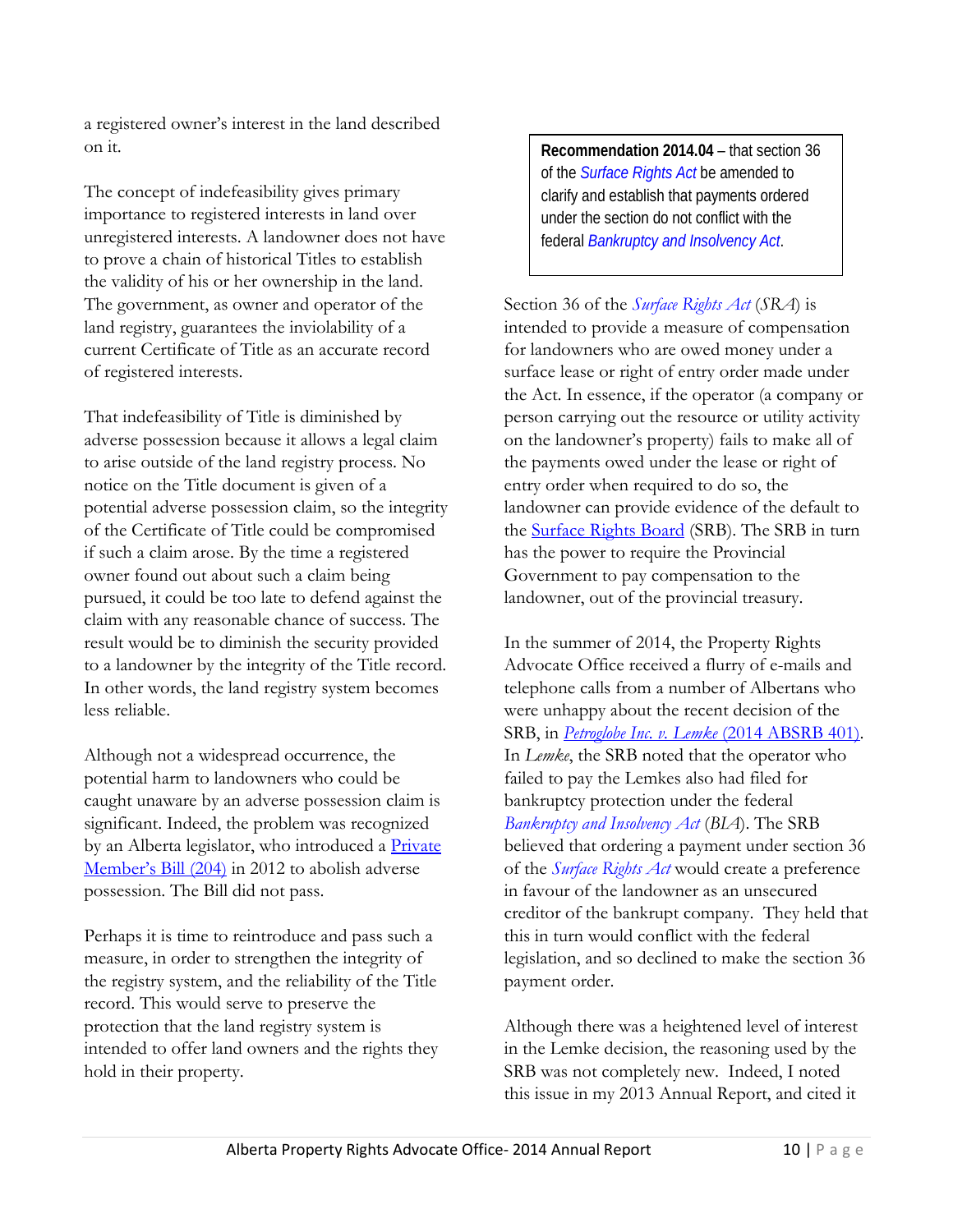as one of a number of problems under the surface rights regime, to support my recommendation for a comprehensive review of the *[Surface Rights Act](http://www.qp.alberta.ca/1266.cfm?page=S24.cfm&leg_type=Acts&isbncln=9780779784103&display=html)*.

There are reasonable legal arguments that differ from the SRB's interpretation of section 36 and how it relates to the federal *BIA*. Specifically, those counter-arguments would hold that section 36 payments do not constitute a preference by the defaulting company of a merely unsecured creditor to the extent of conflicting with the *BIA*.

The payments offered under section 36 reflect a policy decision that landowners should not bear the risk of a loss of compensation for the use of their land in situations where an entry onto that land is forced upon them. Under the surface rights regime in Alberta, landowners are denied an ultimate "right to say no" to surface access for energy extraction or utilities facilities. As a result, because landowners are not making a freewill choice to enter a surface lease agreement, they are not voluntarily undertaking the risk of a defaulting renter. So, as a matter of fairness for the landowner, he or she should not be asked to bear the risk of having an operator default on lease payments.

Section 36 payments are more in the nature of a guarantee or indemnity offered by a third party (the Alberta Government). Perhaps the intent even can be analogised to insurance for the landowner. Regardless of the analogy used, the purpose is to cover a loss for a risk that is forced upon the landowner.

On this basis, it can be argued that section 36 payments are of a different nature than the preference of an unsecured creditor by a debtor itself, as contemplated by the *BIA*, and therefore should be distinguished from those creditor preferences that the SRB is trying to avoid.

At the time of writing this report, in a new [decision \(2015 ABSRB 280\),](http://surfacerights.alberta.ca/Portals/0/Documents/Right%20of%20Entry/Decisions%20Rush/2015.0280.pdf) the SRB has agreed to review its previous decision in Lemke. That process is expected to take a number of months, and even if successful, would apply only to the Lemke's claim against Petroglobe Inc. dealt with in the 2014 decision (although it perhaps could set a new precedent for future applications).

A more certain remedy, not just for the Lemke case, but for all landowners in similar circumstances, would be to amend the *[Surface](http://www.qp.alberta.ca/1266.cfm?page=S24.cfm&leg_type=Acts&isbncln=9780779772841&display=html)  [Rights Act](http://www.qp.alberta.ca/1266.cfm?page=S24.cfm&leg_type=Acts&isbncln=9780779772841&display=html)*, so that the nature of section 36 payments is distinguished clearly from the nature of any payment that might conflict with the federal *BIA*.

\* \* \* \* \* \* The foregoing Annual Report of the Property

Rights Advocate for the year 2014 respectfully is submitted this 22 day of June 2015.

#### *Original signed*

N. Lee Cutforth, Q.C. Alberta Property Rights Advocate